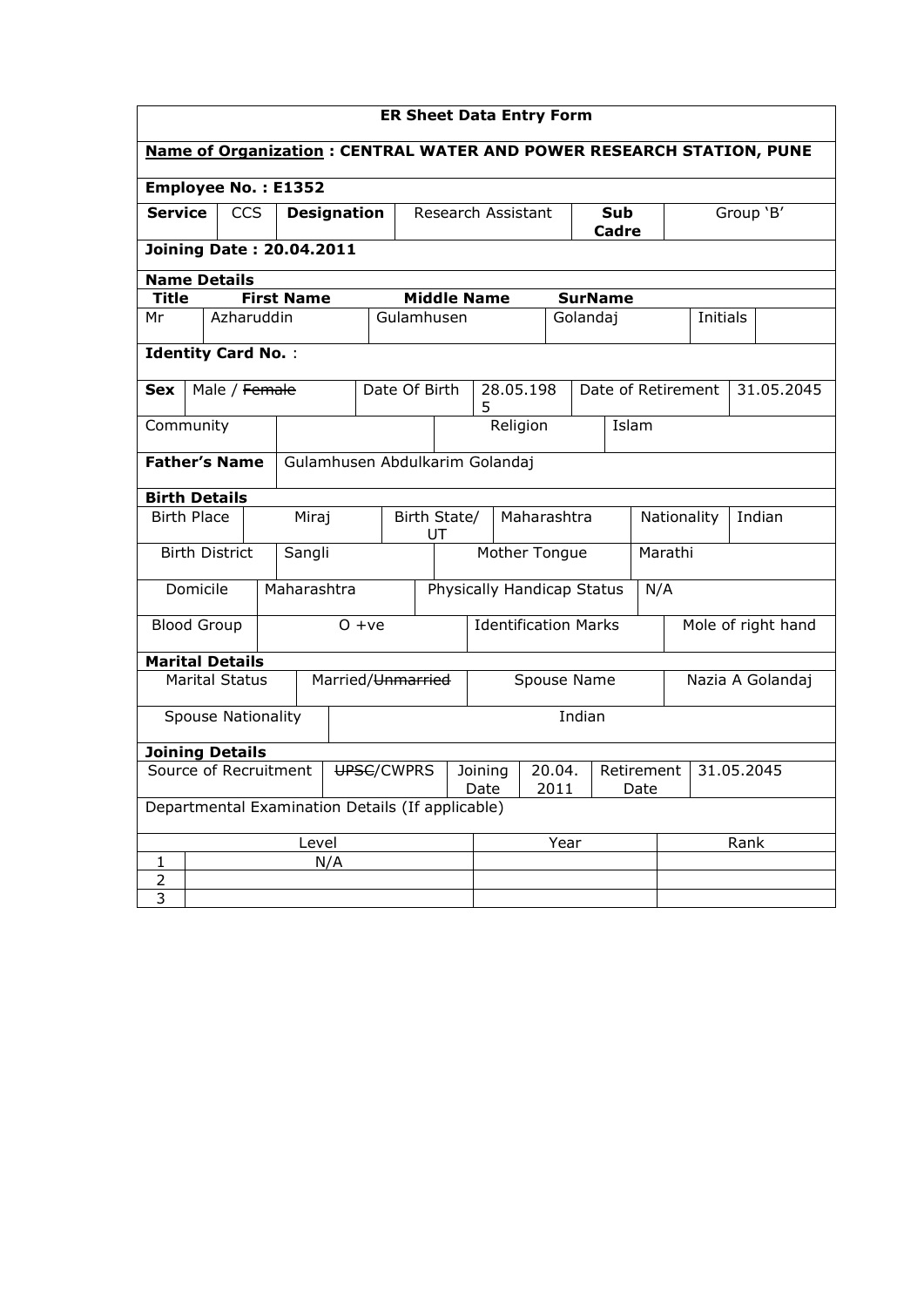| Remarks (if any)            |                  |      |              |              |
|-----------------------------|------------------|------|--------------|--------------|
| Languages known             |                  |      |              |              |
|                             | Name of Language | Read | <b>Write</b> | <b>Speak</b> |
| Indian Languages 1<br>Known | Hindi            | Yes  | Yes          | Yes          |
| $\overline{2}$              | Marathi          | Yes  | Yes          | Yes          |
| 3                           | English          | Yes  | Yes          | Yes          |
| 4                           |                  |      |              |              |
| 5                           |                  |      |              |              |
|                             |                  |      |              |              |
| Foreign Languages           |                  |      |              |              |
| Known                       |                  |      |              |              |
| $\overline{2}$              |                  |      |              |              |
| 3                           |                  |      |              |              |

Details of deputation (if applicable)

| Name of the Office | Post held at that<br>time in parent office | Name of post<br>(selected for<br>deputation |       | Period of deputation |
|--------------------|--------------------------------------------|---------------------------------------------|-------|----------------------|
| N/A                |                                            |                                             | Since | From                 |
|                    |                                            |                                             |       |                      |

## Details of Foreign Visit

| SI.<br>No. | Place of Visit | Date of<br>visit | Post held at<br>that time | Whether it<br>is a<br>personal or<br>official visit | Details of visit |
|------------|----------------|------------------|---------------------------|-----------------------------------------------------|------------------|
|            | N/A            |                  |                           |                                                     |                  |

Transfer/Posting Detail (if applicable)

| Place | Period of posting |      |  |  |  |  |  |
|-------|-------------------|------|--|--|--|--|--|
|       | Since             | From |  |  |  |  |  |
|       |                   |      |  |  |  |  |  |
|       |                   |      |  |  |  |  |  |
|       |                   |      |  |  |  |  |  |
| N/A   |                   |      |  |  |  |  |  |
|       |                   |      |  |  |  |  |  |